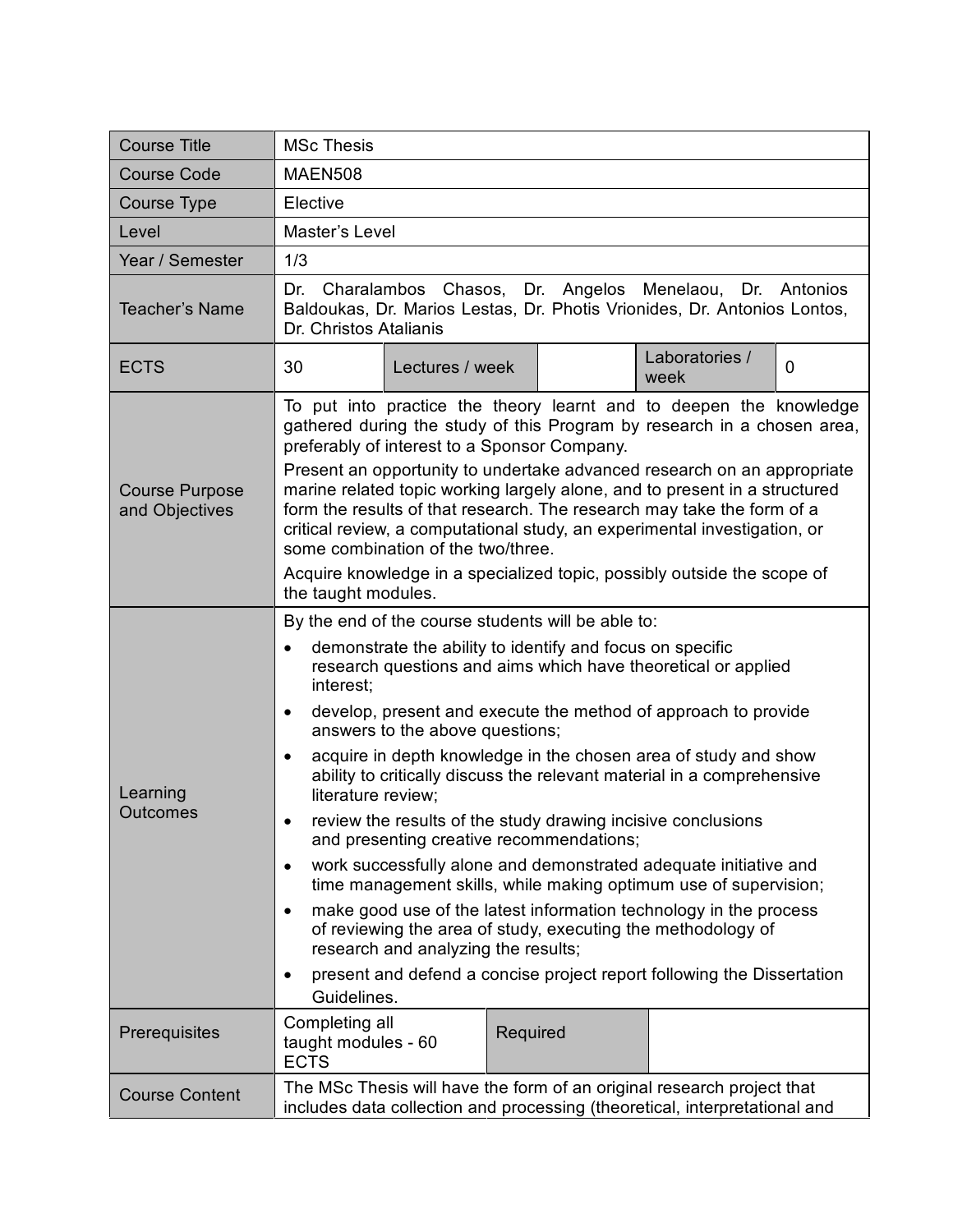| applied |
|---------|
|         |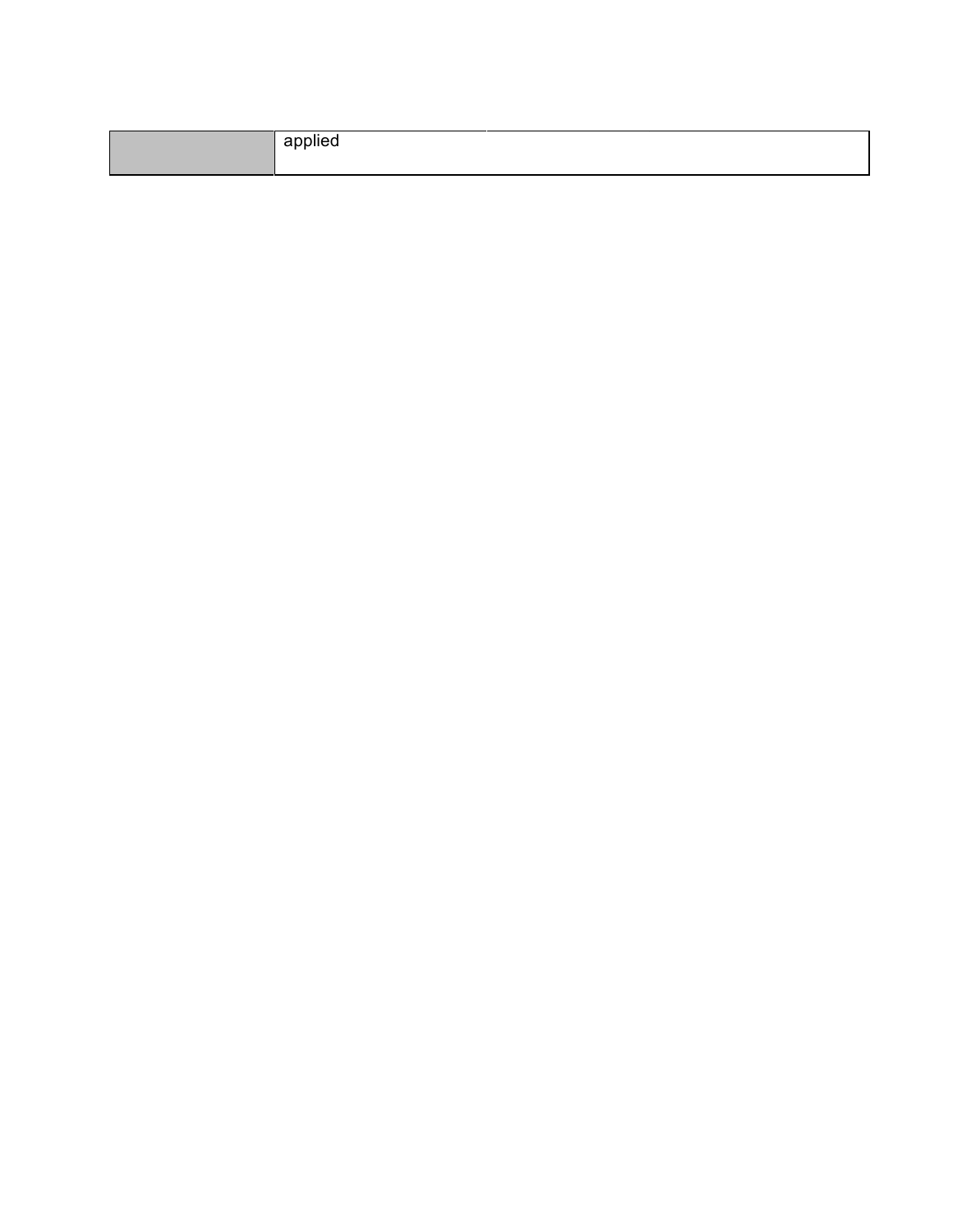|                         | research).                                                                                                                                                                                                                                                                                                                                                                                                                                                                                                                                                             |  |
|-------------------------|------------------------------------------------------------------------------------------------------------------------------------------------------------------------------------------------------------------------------------------------------------------------------------------------------------------------------------------------------------------------------------------------------------------------------------------------------------------------------------------------------------------------------------------------------------------------|--|
|                         | Although determining the exact length of the dissertation is not possible<br>since the quality evaluation criteria lie within the dissertation content and<br>depth, the expected extend is set around 15,000 words, excluding Tables<br>of Contents, Annexes, Appendixes and References.                                                                                                                                                                                                                                                                              |  |
|                         | When completed (with the consent of the Thesis Advisor) the Dissertation<br>must be submitted in three copies, 15 days before the examination period<br>of the semester.                                                                                                                                                                                                                                                                                                                                                                                               |  |
| Teaching<br>Methodology | Preparatory work for the Dissertation begins during the third semester of<br>studies along with the module with the Code Name: Research Methodology.<br>Part of the students' obligations is to submit a research proposal which will<br>be elaborated and developed into their MSc Dissertation. Students can<br>enroll for their Dissertation after completing 60 ECTS and allocated an<br>Advisor.<br>Regular meetings between the Advisor and student regarding progress<br>on the student's work will take place during the semester, before final<br>submission. |  |
|                         | Journals:                                                                                                                                                                                                                                                                                                                                                                                                                                                                                                                                                              |  |
|                         | IMechE Journal of Engineering for the Maritime Environment (JEME)<br>$\bullet$                                                                                                                                                                                                                                                                                                                                                                                                                                                                                         |  |
|                         | IMarEST Journal of Marine Engineering and Technology (JMET)<br>$\bullet$                                                                                                                                                                                                                                                                                                                                                                                                                                                                                               |  |
|                         | Journal of Marine Science and Technology<br>$\bullet$                                                                                                                                                                                                                                                                                                                                                                                                                                                                                                                  |  |
|                         | Ocean Engineering<br>$\bullet$                                                                                                                                                                                                                                                                                                                                                                                                                                                                                                                                         |  |
|                         | SNAME and RINA journals<br>$\bullet$                                                                                                                                                                                                                                                                                                                                                                                                                                                                                                                                   |  |
|                         | Marine Structures, Elsevier<br>$\bullet$                                                                                                                                                                                                                                                                                                                                                                                                                                                                                                                               |  |
|                         | Canadian Shipping and Marine Engineering, ProQuest<br>$\bullet$                                                                                                                                                                                                                                                                                                                                                                                                                                                                                                        |  |
|                         | International Journal of Marine Science; Richmond<br>$\bullet$                                                                                                                                                                                                                                                                                                                                                                                                                                                                                                         |  |
|                         | Journal of Marine Research; New Haven<br>$\bullet$                                                                                                                                                                                                                                                                                                                                                                                                                                                                                                                     |  |
|                         | Marine Technology and SNAME News; New York<br>$\bullet$                                                                                                                                                                                                                                                                                                                                                                                                                                                                                                                |  |
| Bibliography            | International Journal of Maritime History<br>$\bullet$                                                                                                                                                                                                                                                                                                                                                                                                                                                                                                                 |  |
|                         | Aegean Review of the Law of the Sea and Maritime Law. Springer.<br>$\bullet$                                                                                                                                                                                                                                                                                                                                                                                                                                                                                           |  |
|                         | Maritime Economics & Logistics; London                                                                                                                                                                                                                                                                                                                                                                                                                                                                                                                                 |  |
|                         | Maritime Policy and Management; Abingdon<br>$\bullet$                                                                                                                                                                                                                                                                                                                                                                                                                                                                                                                  |  |
|                         | Maritime Studies; Canberra<br>$\bullet$                                                                                                                                                                                                                                                                                                                                                                                                                                                                                                                                |  |
|                         | Naval Engineers Journal. Wiley<br>$\bullet$                                                                                                                                                                                                                                                                                                                                                                                                                                                                                                                            |  |
|                         | Journal of Maritime Law and Commerce; Cincinnati<br>$\bullet$                                                                                                                                                                                                                                                                                                                                                                                                                                                                                                          |  |
|                         | Journal of Business Logistics<br>$\bullet$                                                                                                                                                                                                                                                                                                                                                                                                                                                                                                                             |  |
|                         | International Journal of Logistics<br>$\bullet$                                                                                                                                                                                                                                                                                                                                                                                                                                                                                                                        |  |
|                         | International Journal of Physical Distribution and Logistics Management<br>$\bullet$<br>International Journal of Logistics Management                                                                                                                                                                                                                                                                                                                                                                                                                                  |  |
|                         | $\bullet$<br>Lloyds List<br>$\bullet$                                                                                                                                                                                                                                                                                                                                                                                                                                                                                                                                  |  |
|                         | International Transport Journal                                                                                                                                                                                                                                                                                                                                                                                                                                                                                                                                        |  |
|                         |                                                                                                                                                                                                                                                                                                                                                                                                                                                                                                                                                                        |  |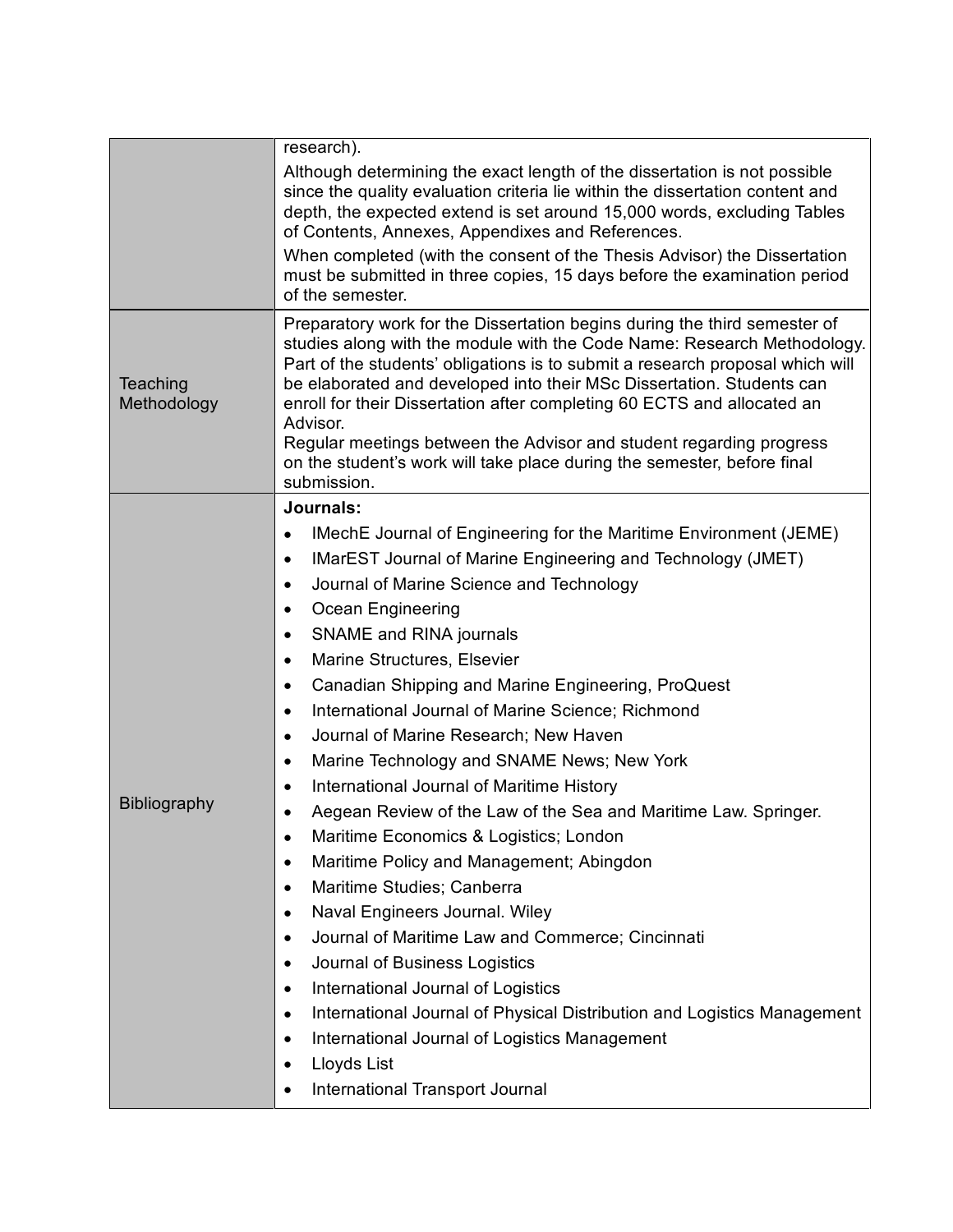|                                                                                                                   | Maritime Policy and Management<br>$\bullet$                                                                                                                                                                                                                                                                                                                                                                                                                                                                                                                                                                                                                                                                                                                                                                                                                                                                                                                                                                                                                                                                                                                                                                                                                                                                                                                                                            |
|-------------------------------------------------------------------------------------------------------------------|--------------------------------------------------------------------------------------------------------------------------------------------------------------------------------------------------------------------------------------------------------------------------------------------------------------------------------------------------------------------------------------------------------------------------------------------------------------------------------------------------------------------------------------------------------------------------------------------------------------------------------------------------------------------------------------------------------------------------------------------------------------------------------------------------------------------------------------------------------------------------------------------------------------------------------------------------------------------------------------------------------------------------------------------------------------------------------------------------------------------------------------------------------------------------------------------------------------------------------------------------------------------------------------------------------------------------------------------------------------------------------------------------------|
|                                                                                                                   | Maritime Economics and Logistics<br>$\bullet$                                                                                                                                                                                                                                                                                                                                                                                                                                                                                                                                                                                                                                                                                                                                                                                                                                                                                                                                                                                                                                                                                                                                                                                                                                                                                                                                                          |
|                                                                                                                   | Marine Technology Society Journal; Washington<br>٠                                                                                                                                                                                                                                                                                                                                                                                                                                                                                                                                                                                                                                                                                                                                                                                                                                                                                                                                                                                                                                                                                                                                                                                                                                                                                                                                                     |
|                                                                                                                   | Australian Journal of Maritime and Ocean Affairs; Abingdon<br>$\bullet$                                                                                                                                                                                                                                                                                                                                                                                                                                                                                                                                                                                                                                                                                                                                                                                                                                                                                                                                                                                                                                                                                                                                                                                                                                                                                                                                |
|                                                                                                                   | Australian Maritime Digest; Canberra<br>$\bullet$                                                                                                                                                                                                                                                                                                                                                                                                                                                                                                                                                                                                                                                                                                                                                                                                                                                                                                                                                                                                                                                                                                                                                                                                                                                                                                                                                      |
| Assessment                                                                                                        | The Dissertation will be assessed by an evaluation board formed by:<br>The Advisor<br>$\bullet$<br>One member of the Program teaching staff invited by the Advisor, and<br>$\bullet$<br>One external evaluator (from other University depts.) invited by<br>$\bullet$<br>the Advisor                                                                                                                                                                                                                                                                                                                                                                                                                                                                                                                                                                                                                                                                                                                                                                                                                                                                                                                                                                                                                                                                                                                   |
| Progression rules<br>and provided<br>material during the<br>meetings for the<br><b>MSc Thesis</b><br>construction | During the MSc Thesis construction, the candidate should provide to<br>the bellow described material.<br>1. Thesis Proposal $\rightarrow$ Duration: 2 weeks $\rightarrow$ Assessment: by the Advisor<br>In the MSc Thesis Proposal the candidate should answer to the<br>following questions:<br>What does the candidate want to investigate?<br>Why this is relevant and why does it interest the candidate?<br>٠<br>A list of some of the relevant references for the selected topic.<br>$\bullet$<br>A brief description of the research method with a tentative plan<br>for data collection.<br>A plan for the thesis process (including plan for supervision).<br>2. Preliminary MSc Thesis Report $\rightarrow$ Duration: 4 weeks $\rightarrow$ Assessment:<br>by the Advisor<br>The Preliminary MSc Thesis is the second exam element of MSc Thesis<br>course. The student must receive a Pass on her/his preliminary report in<br>order to be allowed to submit the final MSc Thesis. The report should<br>follow the outline below:<br>Introduction to the research topic<br>Research question(s) and objectives of the thesis<br>$\bullet$<br>A plan for data collection and thesis progression<br>3. Final MSc Thesis $\rightarrow$ Duration: 7 weeks $\rightarrow$ Assessment: by the<br>evaluation board.<br>The assessment marking criteria of the Final MSc Thesis are<br>listed below. |
| <b>MSc Thesis</b><br>assessment<br>marking criteria                                                               | For the MSc Thesis assessment, the evaluation board should complete<br>a mark for each one of the questions below.<br>Does the thesis clearly set out a research aim/s, hypothesis/es,<br>٠<br>research question/s or initial intentions? $\rightarrow$ Mark:/10                                                                                                                                                                                                                                                                                                                                                                                                                                                                                                                                                                                                                                                                                                                                                                                                                                                                                                                                                                                                                                                                                                                                       |
|                                                                                                                   | Does the candidate show appropriate familiarity with, understanding<br>$\bullet$<br>of, and engagement with the relevant literature; is the work suitably<br>documented; and are citations correct, according to the prescribed                                                                                                                                                                                                                                                                                                                                                                                                                                                                                                                                                                                                                                                                                                                                                                                                                                                                                                                                                                                                                                                                                                                                                                        |